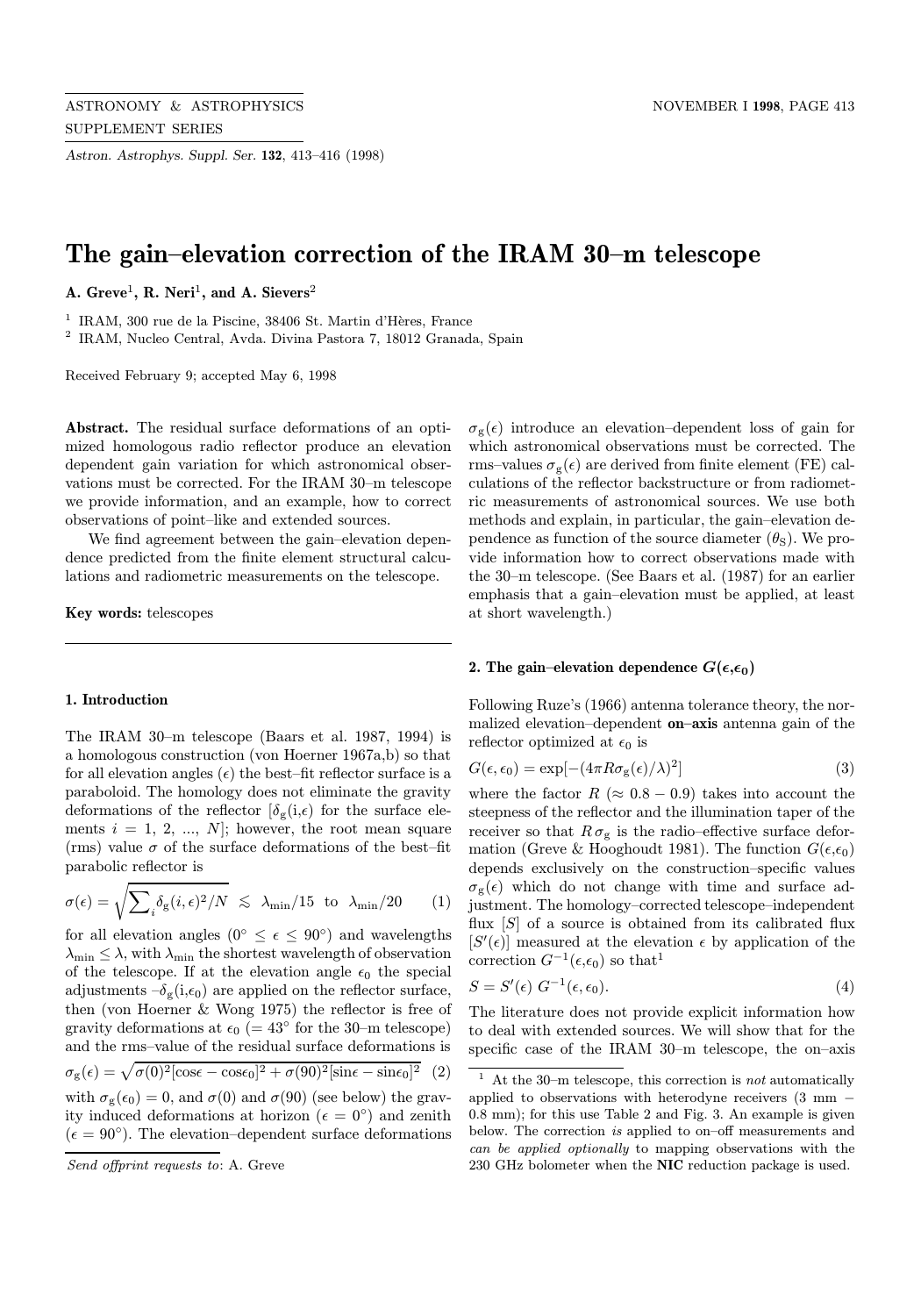Table 1. Beamwidth  $\theta_{\rm b}$  of the 30-m telescope for receivers of  $\sim$ −13 dB edge taper, and the largest source diameter  $\theta^*$ [planet] suitable for determination of the gain–elevation dependence at the specific wavelength

| Wavelength       | Frequency         | $\theta_{\rm h}$ | $A^*$       |         |
|------------------|-------------------|------------------|-------------|---------|
| $3 \text{ mm}$   | $100 \text{ GHz}$ | 24.0''           | $\sim 50''$ | Jupiter |
| $2 \text{ mm}$   | 150 GHz           | 16.0''           | $\sim$ 30'' | Saturn  |
| $1.3 \text{ mm}$ | 230 GHz           | 10.4''           | $\sim$ 20"  | Mars    |
| $0.86$ mm        | 350 GHz           | 8.3''            | $\sim15''$  | Mars    |
|                  |                   |                  |             |         |
| 1.1              |                   |                  |             |         |



Fig. 1. Gain–elevation dependence measured with the MPIfR bolometer at 1.22 mm  $(245 \text{ GHz})$  on the quasar  $0932+392$ [open circles] and Mars  $(14'')$  [dots] (Feb. 1995). The heavy line shows the best–fit gain–elevation dependence Eq. (3) derived from these measurements; the dashed line shows the corresponding gain–elevation dependence derived for the surface deformations predicted from the finite element calculations. The other lines show the gain–elevation dependence at 3 mm (100 GHz): a), 2 mm (150 GHz): b), and 0.86 mm (350 GHz): c), derived from scaling of the 1.22 mm gain–elevation dependence (heavy line)

gain–elevation dependence  $G(\epsilon,\epsilon_0)$  holds also for extended sources not exceeding in diameter approximately two half– power beamwidths (i.e.  $\theta_{\rm S} \lesssim 2 \theta_{\rm b}$ ); a weaker gain–elevation dependence applies for more extended sources (i.e.  $2\theta_{\rm b}$ )  $< \theta_{\rm S}$ ). The half–power beamwidth (FWHP) of the 30–m telescope is  $\theta_{\rm b} = 1.16 \lambda/D$  [rad], with  $\lambda$  the wavelength of observation and D the diameter of the reflector; the relevant beamwidths are given in Table 1. Note that the diameter of the full beam is  $\sim$ 2.4 $\theta_{\rm b}$ .

#### 3. Measurement and calculation of  $G(\epsilon,\epsilon_0)$

## 3.1. Measurement of  $G(\epsilon,\epsilon_0)$

The experimental determination of  $G(\epsilon,\epsilon_0)$ , and  $\sigma_{\epsilon}(\epsilon)$ , is preferentially made at short wavelengths despite the higher atmospheric noise and less precise atmospheric correction, in particular at low elevations. Figure 1 shows the gain–elevation dependence at 1.22 mm wavelength obtained from on–off measurements  $(30''$  wobbler throw) with the MPIfR bolometer of the quasar 0923+392 and the extended source Mars  $(14'' \text{ diameter})$ . The bolometer has a taper of  $\sim$ −10 dB, a bandwidth of  $\Delta \nu \approx$ 60 GHz, and for observations of the planets an effective wavelength  $\lambda_{\text{eff}} \approx 1.22 \text{ mm}$  (245 GHz), as calculated from the spectral energy distribution of the planets and the wavelength dependent atmospheric attenuation. Figure 1 shows also the gain–elevation dependence calculated from Eq. (2) and Eq. (3) for the best–fit values  $\sigma(0)$  = 0.085 mm and  $\sigma(90) = 0.075$  mm derived from the lsq-fit of the 245 GHz bolometer measurements, using  $R = 0.9$ . The figure shows furthermore the gain–elevation dependence derived from the FE calculations. Comparison of these curves shows that the rms–values  $\sigma_{\rm g}(\epsilon)$  predicted from the FE calculations are  $\sim$ 10 − 15% lower than those derived from the radiometric measurements.

Inserted in Fig. 1 is the gain–elevation dependence for 3 mm (100 GHz), 2 mm (150 GHz), and 0.86 mm (350 GHz) wavelength, derived from scaling of the empirical 1.22 mm gain–elevation dependence by using the best–fit values  $\sigma(0)$  and  $\sigma(90)$  in Eq. (2) and Eq. (3).

# 3.2. Calculation of  $G(\epsilon,\epsilon_0)$

In a diffraction calculation we derived the illumination weighted beam patterns  $\mathcal{F}(\theta_A, \theta_{\epsilon}, \epsilon)$  ( $\theta_A =$  azimuth direction,  $\theta_{\epsilon}$  = elevation direction) degraded by the wavefront deformation of the homology deformations  $\delta_{g}(\epsilon)$  predicted from the  $FE$  calculations<sup>2</sup>, which were scaled in amplitude by  $\sim$ 10 − 15% to match the empirical values  $\sigma_{\rm g}(\epsilon)$ . As example, Fig. 2 shows for several elevation angles the calculated beam pattern at  $\lambda = 1.30$  mm (230 GHz), i.e. at the wavelength of the  ${}^{12}CO(2-1)$  line. From these and similar beam patterns we calculated for disk–like and constant surface brightness sources of diameter  $\theta_{\rm S}$   $\Pi(\theta_{\rm A}, \theta_{\epsilon})$ = 1 for  $\theta_A^2 + \theta_\epsilon^2 \leq (\theta_S/2)^2$  and  $\Pi(u, v) = 0$  for  $(\theta_S/2)^2$  $<\theta_A^2 + \theta_{\epsilon}^2$  the received power

$$
\mathcal{P}(\epsilon, \theta_{\rm S}) = \iint_{\theta(\rm S)} \mathcal{F}(\theta_{\rm A} - \theta'_{\rm A}, \theta_{\epsilon} - \theta'_{\epsilon}, \delta_{\rm g}(\epsilon))
$$

$$
\Pi(\theta'_{\rm A}, \theta'_{\epsilon}) d\theta'_{\rm A} d\theta'_{\epsilon} \tag{5}
$$

and the corresponding gain–elevation dependence

$$
G(\epsilon, \epsilon_0, \theta_{\rm S}) = \mathcal{P}(\epsilon, \theta_{\rm S}) / \mathcal{P}(\epsilon_0, \theta_{\rm S}). \tag{6}
$$

Table 2 summarizes the **on–axis** gain–elevation dependence  $G(\epsilon,\theta_{\rm S} = 0) \equiv G_0(\epsilon)$  derived from the diffraction calculations, and to be applied on the IRAM 30–m telescope for observations at  $\lambda = 3$  mm (100 GHz), 2 mm (150 GHz), 1.30 mm (230 GHz), and  $\lambda = 0.86$  mm (350 GHz). For an estimated error of  $\pm 10\%$  in the values  $\sigma_{\rm g}(\epsilon)$ , the accuracy of the values  $G_0$  is  $\pm 2\%$  at long wavelengths (3 mm  $-$  2 mm) and  $\pm 5\%$  at short wavelengths

 $^{\rm 2}$  For contour maps of the homology deformations see Greve et al. (1996).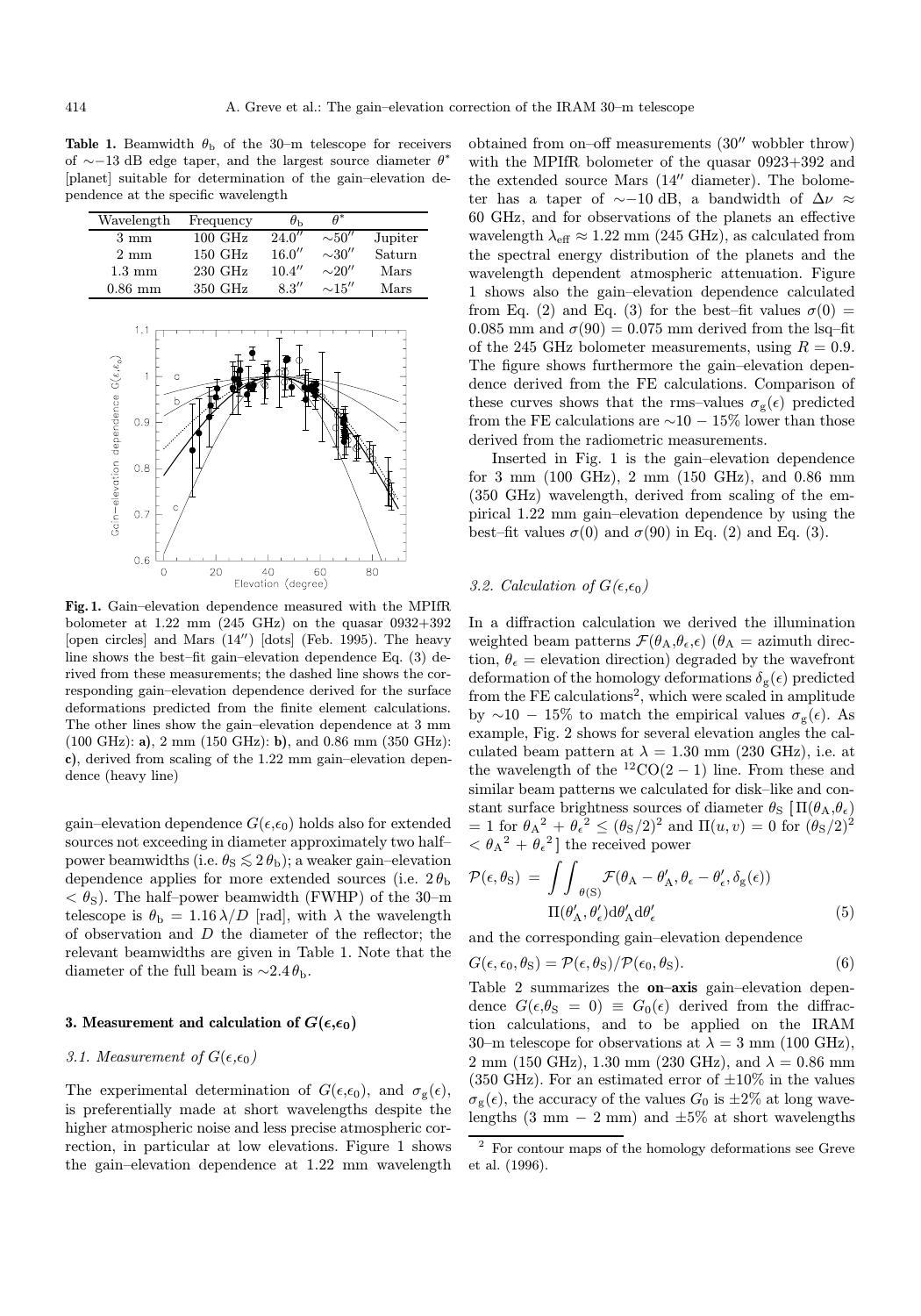

Fig. 2. Beam pattern  $\mathcal{F}(\theta_A, \theta_{\epsilon}, \epsilon)$  of the IRAM 30-m telescope calculated for  $\lambda = 1.30$  mm (230 GHz) and the elevation angle  $0°$  a),  $22.5°$  b),  $43°$  c),  $67.5°$  d), and  $90°$  e). The reflector is optimized at  $\epsilon_0$  =  $43^{\circ}$  so that at this elevation the calculated reference beam is the perfect beam pattern. Heavy contours: levels at −3 dB, −6 dB, and −9 dB; thin contours: levels at −12 dB, −15 dB, −18 dB, and −21 dB

**Table 2. On–axis** gain–elevation dependence  $G_0(\epsilon,\epsilon_0)$  for  $\lambda =$ 3 mm (100 GHz), 2 mm (150 GHz), 1.3 mm (230 GHz), and 0.86 mm (350 GHz) [receivers of  $\sim$ -13 dB edge taper]. The accuracy of  $\sigma_{\rm g}$  and  $R \sigma_{\rm g}$  is ~ $\pm 10\%$ 

| Elevat. | $\sigma_{\rm r}$ | $R\sigma_{\rm g}$ | $G_0$ | $G_0$ | $G_0$ | $G_0$                                                                        |
|---------|------------------|-------------------|-------|-------|-------|------------------------------------------------------------------------------|
| degr    | $ \mu m $        | $ \mu m $         |       |       |       | $3 \,\mathrm{mm}$ $2 \,\mathrm{mm}$ $1.3 \,\mathrm{mm}$ $0.86 \,\mathrm{mm}$ |
| 0       | 55               | 52                | 0.95  | 0.88  | 0.77  | 0.55                                                                         |
| 10      | 45               | 40                | 0.97  | 0.92  | 0.85  | 0.69                                                                         |
| 20      | 31               | 30                | 0.98  | 0.95  | 0.92  | 0.83                                                                         |
| 30      | 18               | 17                | 0.99  | 0.98  | 0.97  | 0.94                                                                         |
| 40      | 4                | 4                 | 1.00  | 1.00  | 0.99  | 0.99                                                                         |
| 43      | $\Omega$         | $\Omega$          | 1.00  | 1.00  | 1.00  | 1.00                                                                         |
| 50      | 10               | 9                 | 1.00  | 1.00  | 0.99  | 0.98                                                                         |
| 60      | 25               | 22                | 0.99  | 0.98  | 0.95  | 0.90                                                                         |
| 70      | 38               | 35                | 0.98  | 0.95  | 0.89  | 0.77                                                                         |
| 80      | 52               | 46                | 0.96  | 0.92  | 0.82  | 0.63                                                                         |
| 90      | 65               | 57                | 0.94  | 0.88  | 0.74  | 0.50                                                                         |

 $(1.3 \text{ mm} - 0.8 \text{ mm})$ . As evident from Fig. 1 and Table 2, the gain–elevation dependence at 3 mm wavelength is only a few percent and usually below the accuracy of the measurements. The small difference between the curves of Fig. 1 and the data of Table 2 is due to the empirical determination and the calculation of  $G(\epsilon,\epsilon_0)$ ; however, the difference is below the accuracy of the measurements.

An extended source is covered by a larger fraction of the beam than a point–source and hence should show a smaller gain–elevation dependence. To quantify this effect, we use the loss in gain

$$
L(\epsilon, \theta_{\rm S}) = 1 - G(\epsilon, \theta_{\rm S})\tag{7}
$$

and display in Fig. 3 the relative loss in gain  $\mathcal{L}(\epsilon,\theta_{\rm S})$ between a point–source  $(L(\epsilon,0))$  and an extended source  $(L(\epsilon,\theta_{\rm S}))$  calculated from

$$
L(\epsilon, \theta_{\rm S})/L(\epsilon, 0) = \mathcal{L}(\theta_{\rm S}).\tag{8}
$$

The calculations show as important result that the quantity  $\mathcal{L}(\theta_s)$  is nearly independent of the wavelength and the elevation of the observation<sup>3</sup>. Using the data of Fig. 3 and the entries of Table 2, the actual value  $G(\epsilon,\epsilon_0,\theta_S)$  for an extended source is

$$
G(\epsilon, \epsilon_0, \theta_{\rm S}) = 1 - \mathcal{L}(\theta_{\rm S}) L(\epsilon, 0) = 1 - \mathcal{L}(1 - G_0). \tag{9}
$$

Figure 3 shows that  $0.95 \leq \mathcal{L}(\theta_{\rm S})$  for sources not exceeding  $\theta_{\rm S} \lesssim 2 \theta_{\rm b}$  so that from Eq. (9) for these sources  $G(\theta_{\rm S})$  $\approx G_0$ , within 5 – 10%. The gain–elevation dependence is weaker for more extended sources since for these  $\mathcal{L}(\theta_{\rm S})$ < 0.9. The gain–elevation dependence is negligible for sources of diameter  $8 \theta_{\rm b} \lesssim \theta_{\rm S}$  since for these  $\mathcal{L}(\theta_{\rm S}) \lesssim 0.1$ and  $G(\theta_{\rm S}) \approx 1$ .

We explain in the following example how to correct observations with the 30–m telescope. Suppose a source

<sup>&</sup>lt;sup>3</sup> This result is explained from the fact that the homology deformations can be expressed as a fixed set of elevation–scaled Zernike polynomials and additional random errors (see Greve et al. 1996).